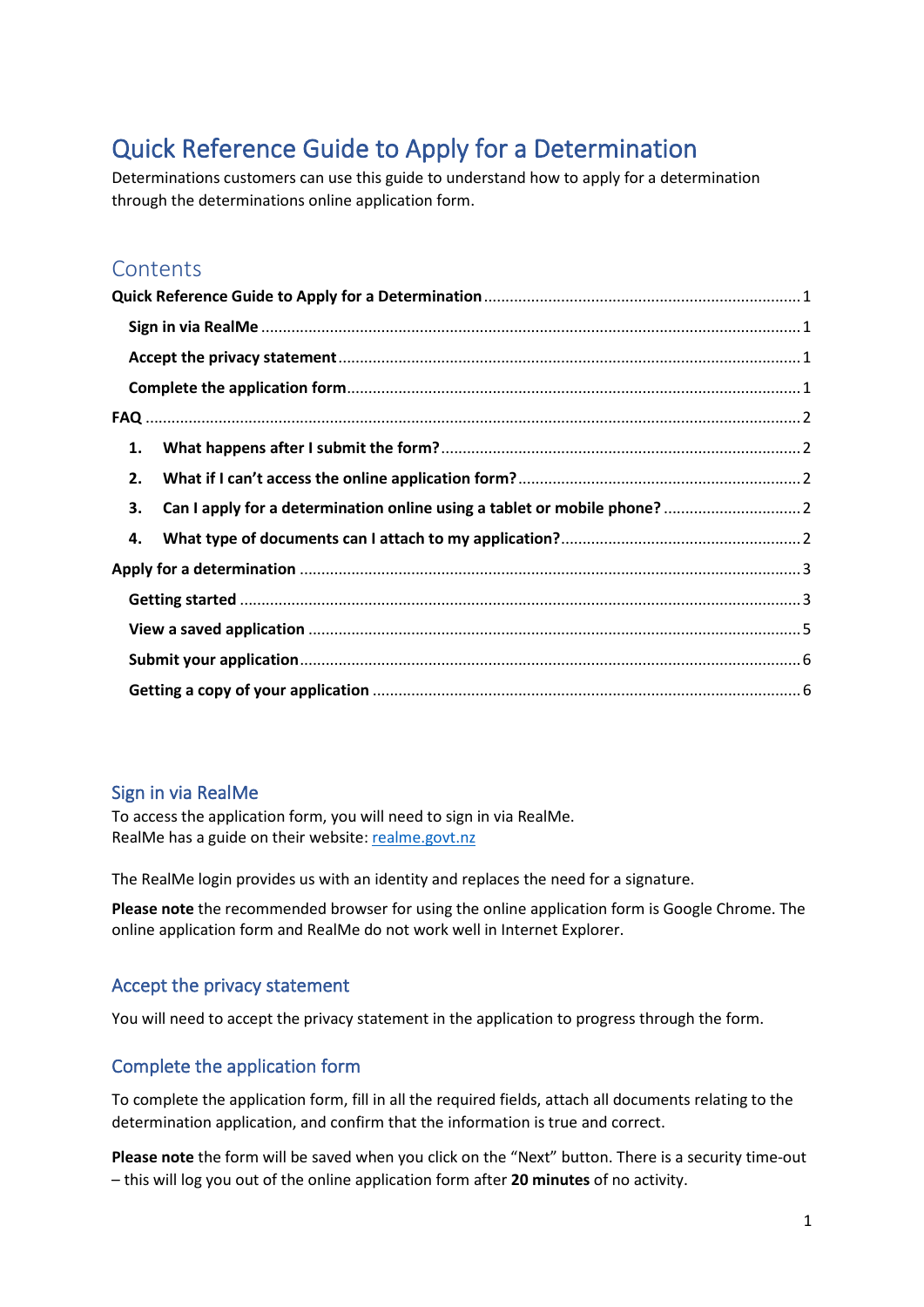# FAQ

### <span id="page-1-0"></span>1. What happens after I submit the form?

On submission, you will be given the reference number to make payment, as well as the option to print the application to PDF\* or as a physical copy to send to the other parties to the determination. Applicants are required [\(under section 178\(2\) of the Building Act 2004\)](https://legislation.govt.nz/act/public/2004/0072/latest/DLM307376.html) to send a copy of the application and any supporting documentation to each of the other parties named in, or affected by, the application. The determinations team will begin reviewing your application once payment has been received.

\*Instructions on how to print to PDF are on pages 7 and 8 of this document.

### 2. What if I can't access the online application form?

<span id="page-1-1"></span>Please contact the MBIE Service Centre on 0800 242 243, or you can download a copy of the application form as a PDF on our website[: building.govt.nz](https://www.building.govt.nz/resolving-problems/resolution-options/determinations/)

### 3. Can I apply for a determination online using a tablet or mobile phone?

<span id="page-1-2"></span>Yes, you can. As you progress through the online form, you'll need to attach documents to support your application, so make sure that you can access these documents from the device you're using.

### 4. What type of documents can I attach to my application?

<span id="page-1-3"></span>Most common file types can be uploaded, including Word, Excel, PDF, images, emails and videos. The maximum file size is 20MB per file. If you have large documents to attach, email [determinations@mbie.govt.nz](mailto:determinations@mbie.govt.nz) and we can advise another way to send files to us.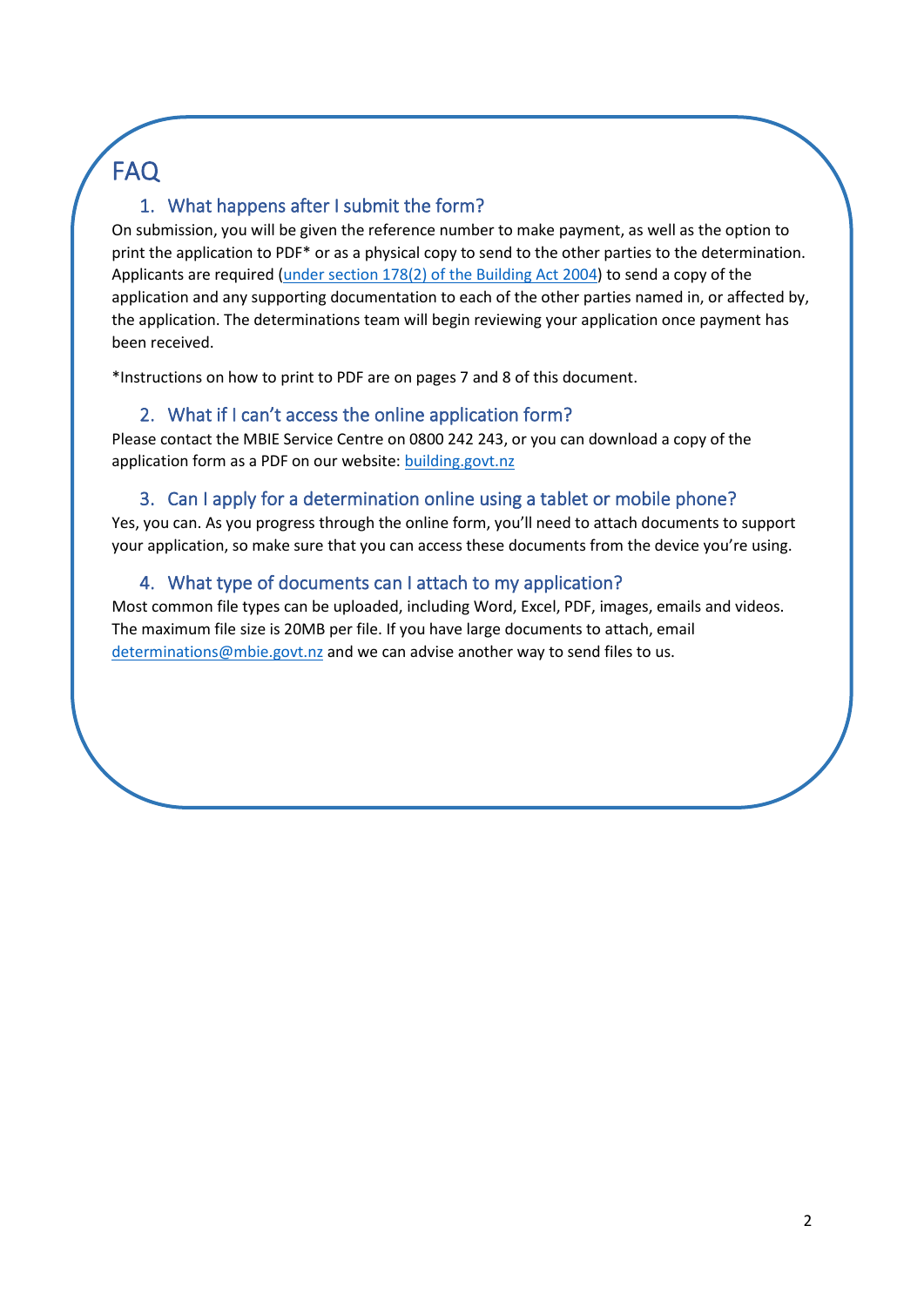# <span id="page-2-0"></span>Apply for a determination

### <span id="page-2-1"></span>Getting started

Click the "Sign in" button to access the determinations application forms and follow the steps to login:



• Identification of all relevant parties (section 176 of the Building Act 2004)

• Correspondence with your local council or building consent authority

**Please note** if you are using a tablet or mobile phone, you'll need to click the menu icon first, then the "Sign In" button will appear:



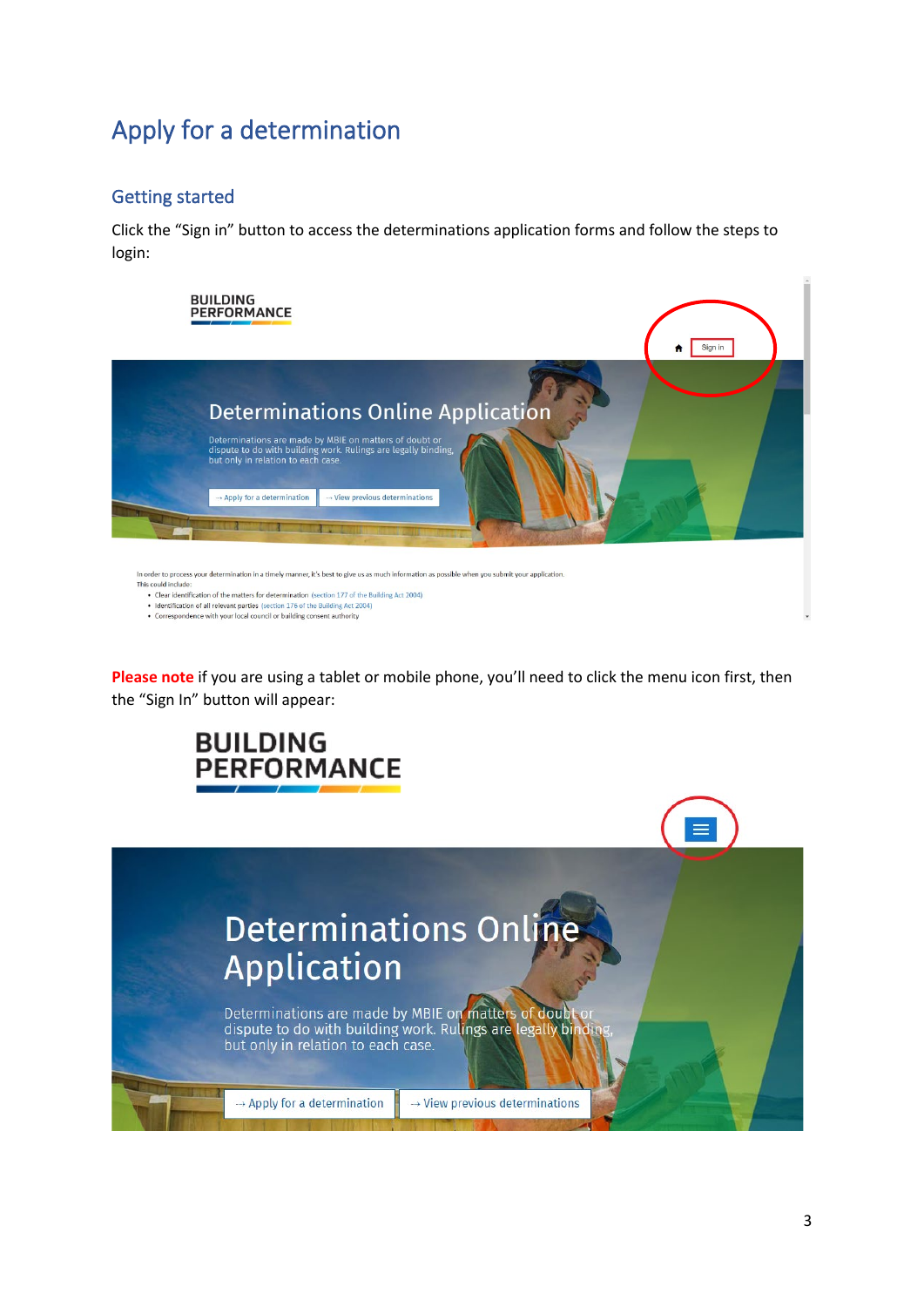Click "Apply for a Determination" and select which form applies to you:

- **Application for Determination** is for most scenarios.
- **Application for Determination: decision relating to building affected by emergency** is for determinations that relate to a decision relating to a building affected by emergency and when a designation under [section 133BC](https://www.legislation.govt.nz/act/public/2004/0072/latest/LMS297695.html) is in place.



Fill in the application form as indicated:

A | Apply for a Determination - | My Applications | Testing Account -

Home > Apply for a Determina... > Application for Determination

## **Application for Determination**

|                                 | HOW TO APPLY FOR A DETERMINATION                                                                                                                                                                                                   |  |  |
|---------------------------------|------------------------------------------------------------------------------------------------------------------------------------------------------------------------------------------------------------------------------------|--|--|
| How to apply                    | In order to complete this application, you need to:                                                                                                                                                                                |  |  |
| <b>Applicant(s) Details</b>     | • Complete all sections of the form<br>• Pay the correct application fee by direct credit                                                                                                                                          |  |  |
| <b>Other Parties</b>            | <sup>o</sup> For single houses, garages and sheds, or attached houses, flats and apartments up to four units, the fee is \$287.50<br>(including GST).<br><sup>o</sup> For all other buildings the fee is \$575.00 (including GST). |  |  |
| The Building (Or Dam)           | • Send a copy of your completed application including any relevant supporting information to each of the other parties.                                                                                                            |  |  |
| <b>Matter for Determination</b> | Your application will save as you progress through the form. If you need to save and come back later, complete the mandatory<br>fields of the page you're on and click 'Next'. This will save your progress.                       |  |  |
| <b>Attachments</b>              | If you leave the form inactive for 20 minutes, you'll be logged out and you'll need to log back in with your RealMe details to access<br>your saved application.                                                                   |  |  |
| Fees                            | To resume your application, log back through the Determinations site and click on 'My Applications' to view your open<br>applications. From there, click on the application name to continue.                                      |  |  |
| Confirmation                    | If you need help completing this form, contact the Determinations team at determinations@mbie.govt.nz or 0800 242 243                                                                                                              |  |  |
|                                 | After your application has been submitted, you will be asked to print your completed application to PDF. You'll then need to<br>forward that, along with any attachments you submitted, to each of the other parties.              |  |  |
|                                 | This online application form is equivalent to Form 14 in the Building (Forms) Regulations 2004.                                                                                                                                    |  |  |
|                                 |                                                                                                                                                                                                                                    |  |  |
|                                 | <b>Applicant type *</b>                                                                                                                                                                                                            |  |  |
|                                 | $\check{ }$                                                                                                                                                                                                                        |  |  |
|                                 |                                                                                                                                                                                                                                    |  |  |

 $\checkmark$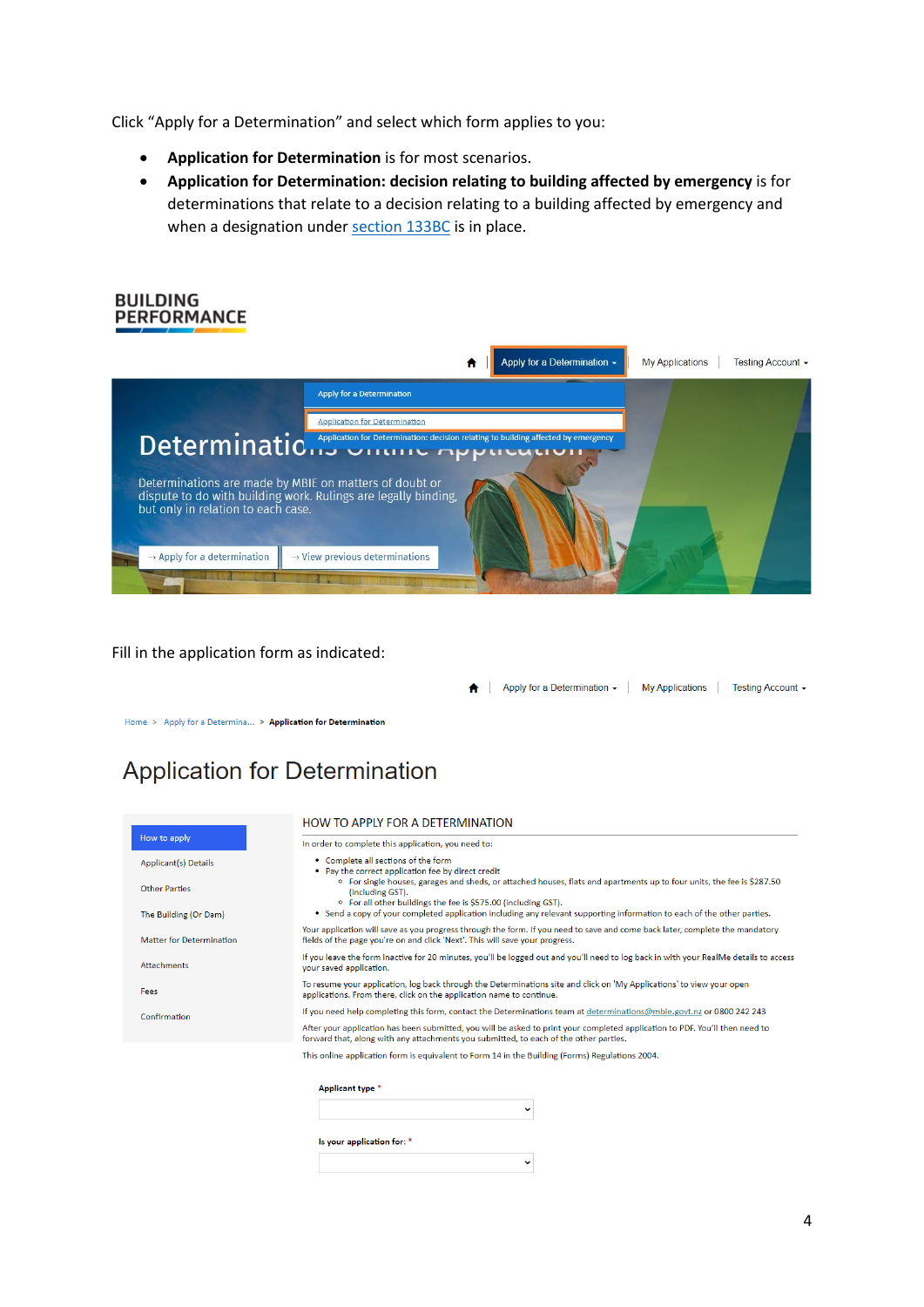The grey box on the left shows your progress through each of the pages of the application form. Your application will save your progress when you click the "Next" button at the bottom of each page.

| Need help?                                                                                                      |  |  |  |  |  |
|-----------------------------------------------------------------------------------------------------------------|--|--|--|--|--|
| If you are having trouble with this page, or need help completing this form, contact the Determinations team at |  |  |  |  |  |
| determinations@mbie.govt.nz or 0800 242 243                                                                     |  |  |  |  |  |
|                                                                                                                 |  |  |  |  |  |
| <b>Next</b>                                                                                                     |  |  |  |  |  |
|                                                                                                                 |  |  |  |  |  |

If you close the application before fully submitting it, your progress will be saved up until the last time that you clicked "Next".

The page will give you an alert at the top of the page if you have missed a mandatory field. For example:

| How to apply<br><b>Applicant(s) Details</b> | Street 1 is a required field.<br>Please select at least 1 from the applicant is section                                                                                      | <b>O</b> The form could not be submitted for the following reasons: |  |
|---------------------------------------------|------------------------------------------------------------------------------------------------------------------------------------------------------------------------------|---------------------------------------------------------------------|--|
| Other Parties                               |                                                                                                                                                                              |                                                                     |  |
| The Building (Or Dam)                       | <b>APPLICANT(S) DETAILS</b>                                                                                                                                                  |                                                                     |  |
| <b>Matter for Determination</b>             | Please provide your (the applicant's) contact details, so we can contact you regarding the determination and provide you with<br>correspondence and copies of the documents. |                                                                     |  |
| <b>Attachments</b>                          | <b>Organisation</b>                                                                                                                                                          | <b>Contact person</b>                                               |  |
| Fees                                        |                                                                                                                                                                              |                                                                     |  |
| Confirmation                                | Title                                                                                                                                                                        |                                                                     |  |
|                                             |                                                                                                                                                                              |                                                                     |  |
|                                             |                                                                                                                                                                              |                                                                     |  |

### <span id="page-4-0"></span>View a saved application

Click "My Applications" at the top of the page:

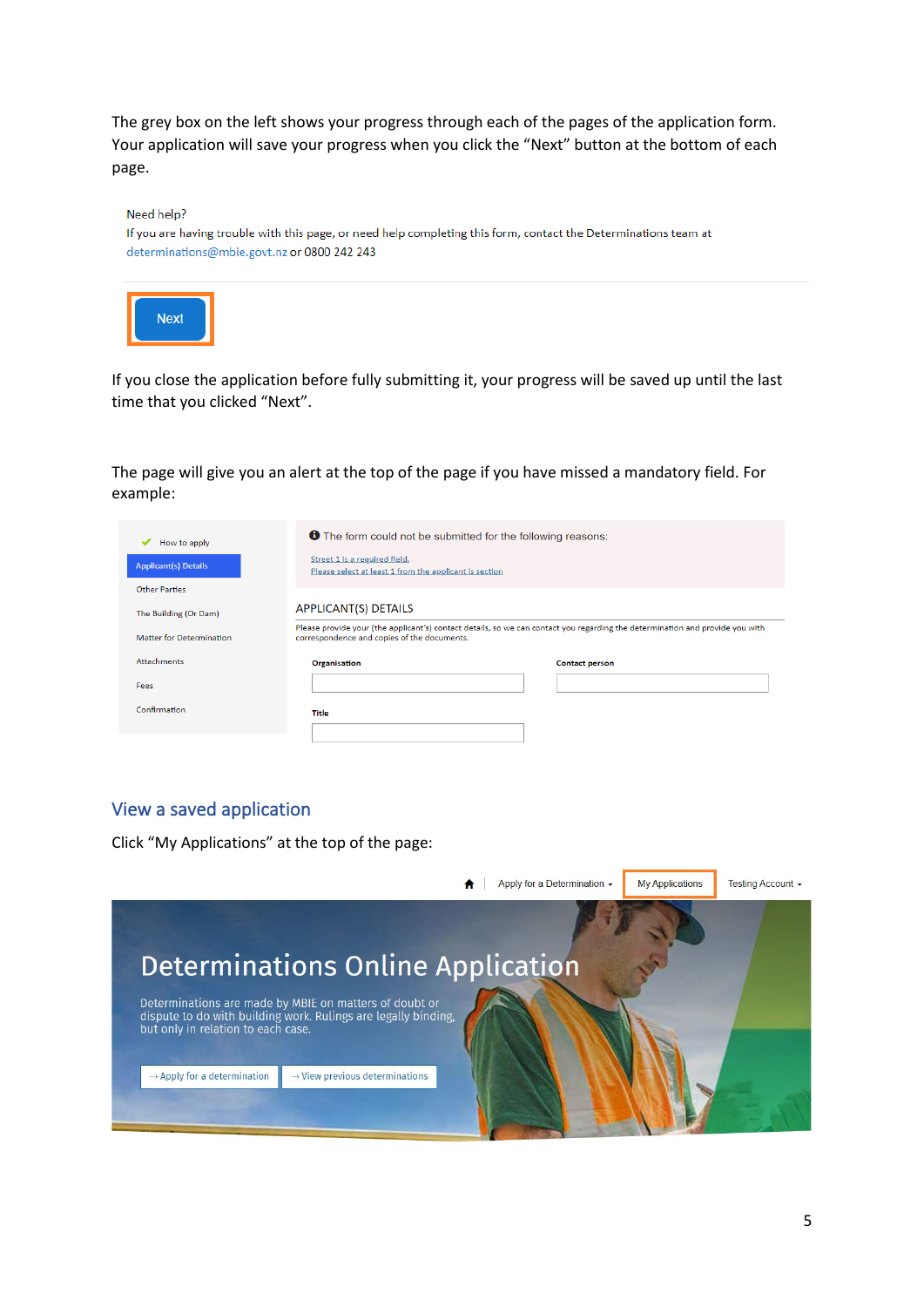On the My Applications page, your saved application will be under Draft Applications. Click on the Application Name to continue working on it.

You will be taken to the first page of the application so you can review all the details entered.

#### Home > My Applications **My Applications Draft Applications Application Status Application Name Application Number** Submitted On ↓ 15 Stout Street - DET001705 **DET001705** In progress

#### <span id="page-5-0"></span>Submit your application

Click the "Submit" button to send your application to the Determinations team.

After your application has been submitted, you will be able to print a PDF copy of your completed application. **Please note you are required [\(under section 178\(2\) of the Building Act 2004\)](https://legislation.govt.nz/act/public/2004/0072/latest/DLM307376.html) to send the application and any supporting documentation to each of the other parties.**

#### <span id="page-5-1"></span>Getting a copy of your application

Download and create a PDF document of your completed application.

You can print a PDF after you have submitted your application by clicking on the link in the text:

### **Application Submitted**

Thank you for your application.

#### Your application number is: DET001765

Click the link below to access a copy of the application you've just submitted. After you've clicked the below link, then click the blue 'Print' button which looks like this:

You will then have the option to:

1. Save the application as a PDF document to email to the other parties, or

2. Print the document to either post to the other parties, or scan and email it to the other parties.

**Access your submitted application** 

<mark>u will receive an email within the next z¤ h</mark>ours to confirm that we've received your application and instructions on how to pay the fee (if you have not done so already).

Please remember you are required (under section 178(2) of the Building Act) to send a copy of the application and any supporting documentation to each of the other parties named in, or affected by, the application. All parties can send a written response to the Ministry setting out their views on the matter in dispute, and they will send you a copy. The Determinations team will be in contact with you to progress your application.

After you've saved the PDF document of your completed application, you can then return to the home page to submit another application, or log out of the portal and close the window.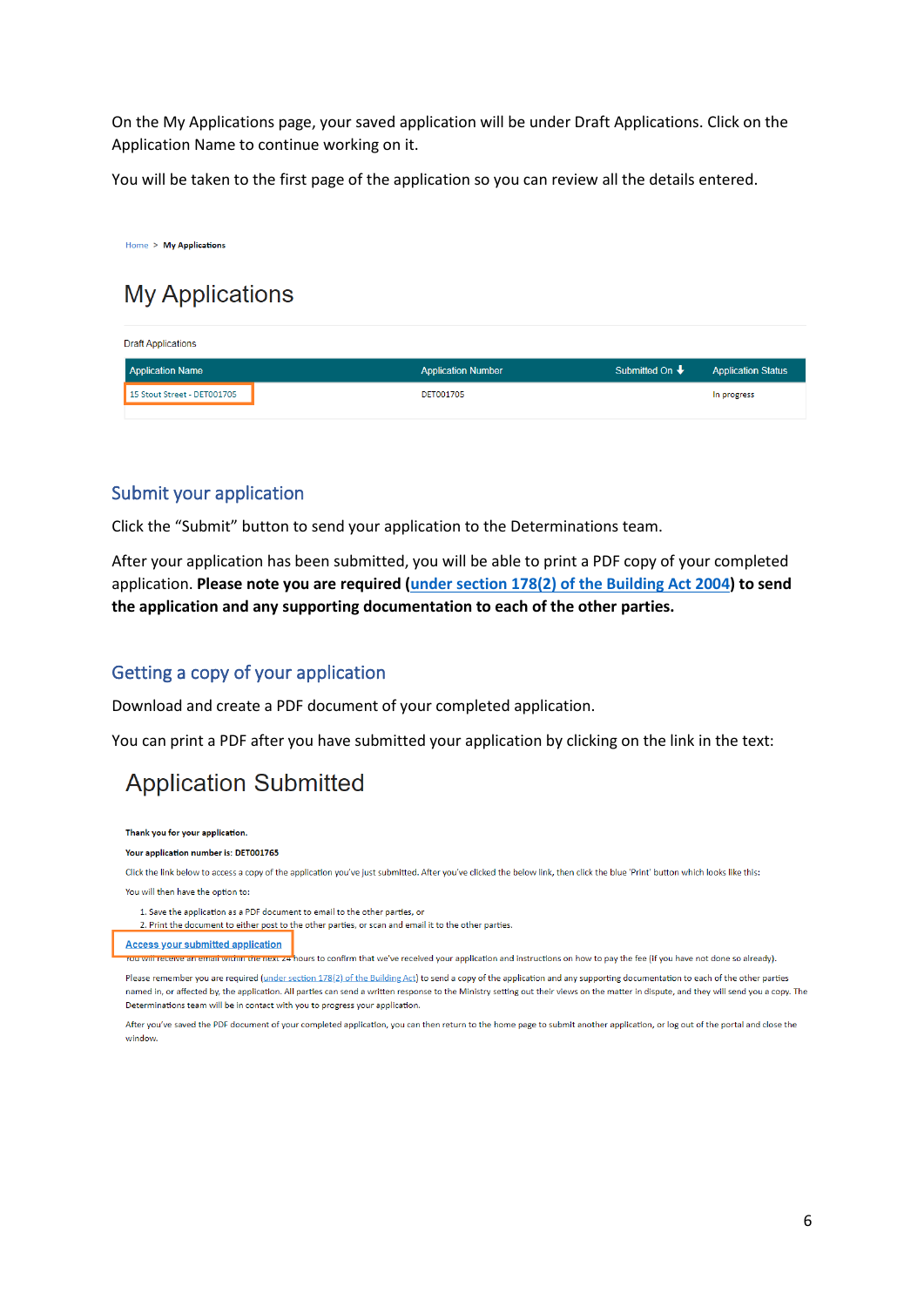Or, if you closed the window, you can log back in using RealMe and go to My Applications. Under Submitted Applications, click on the Application Name of the one you want to view:



**Submitted Applications** 

| <b>Application Name</b>     | <b>Application Number</b> | Submitted On $\bigstar$ |
|-----------------------------|---------------------------|-------------------------|
| 15 Stout Street - DET001705 | DET001705                 | 26/01/2022              |

To download the PDF, click the blue "Print" button:

### 15 Stout Street - DET001705



You will be presented with a print preview. Click on the print destination, then select PDF to save the file as a PDF.

Click "Save" to choose a location to save the document: